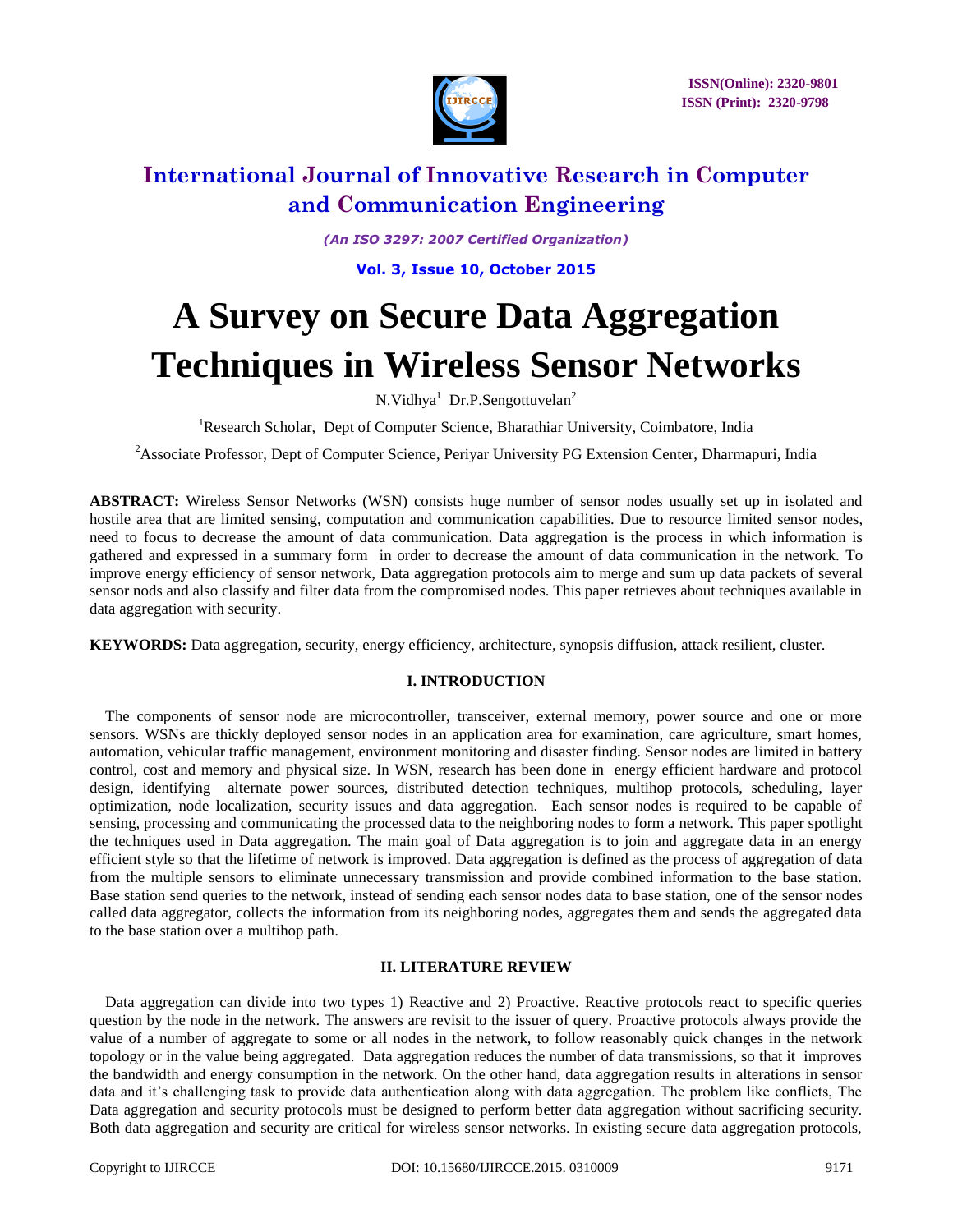

*(An ISO 3297: 2007 Certified Organization)*

# **Vol. 3, Issue 10, October 2015**

data aggregators decrypt every message, aggregate the message and encrypt the aggregation result before forwarding it. While these data aggregation protocols protect data integrity and improve bandwidth and energy utilization of the network, also negatively affect other performance metrics like delay and data confidentiality. Recently, several protocols are proposed with resilient against attacks and confidentiality, integrity. In WSNs, a large amount of sensor nodes gather application specific information from the surroundings information is moved to a central base station. Gathered information are processed, analyzed, and used by the application in the Base Station. The main goal of data aggregation is to enlarge the network life span by reducing the resource utilization of sensor nodes. There are two types of data aggregation 1) Address Centric (AC), query is routed to a specific address or a given sensor based on the address specified in the query. 2) Data Centric(DC), based on the condition specified in the query, all sensors satisfying that condition need to reply and therefore the query is broadcast to all the nodes in the network.





The design of an well-organized data aggregation protocol is a difficult task because the protocol must assures energy efficiency, data accuracy, latency, fault tolerance, and security. Several protocols are used to achieve data aggregation technique with how packets are routed in the network. So that the structural design of sensor networks play a vital role in the performance of special data aggregation protocol.

| S.No | <b>Metrics</b>         | <b>Uses</b>                                                         |
|------|------------------------|---------------------------------------------------------------------|
|      | Energy Efficiency      | Its used for increase the efficiency of the network                 |
|      | Network lifetime       | Increasing lifetime of network                                      |
|      | Data Accuracy          | It means correctness of data                                        |
|      | Latency                | Delay between data sending and receiving. Less delay.               |
|      | Communication overhead | Complexity of the network and depends on the aggregation<br>method. |

#### **Table 1: Performance metrics of Data Aggregation**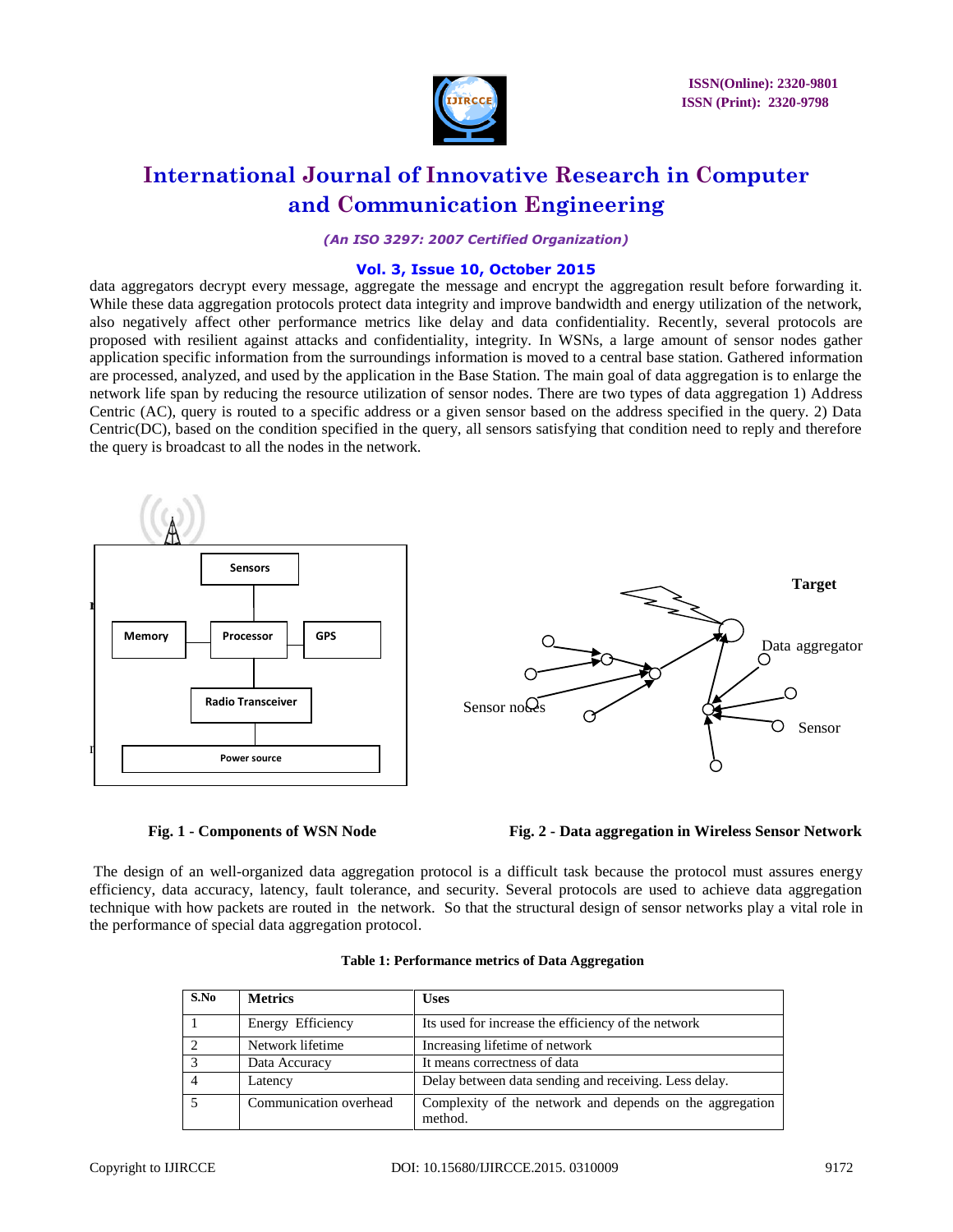

*(An ISO 3297: 2007 Certified Organization)*

**Vol. 3, Issue 10, October 2015**

### **Data Aggregation Function**

- $\bullet$   $\text{Sum} = f(S_1, S_2, \dots, S_n) = \sum S_i$   $(i = 1, 2, \dots, n)$
- Avg = f(S<sub>1</sub>,S<sub>2</sub>,....,S<sub>n</sub>) =  $\sum$  S<sub>i</sub> / n. (i = 1,2,...n)
- Median =  $f(S_1, S_2, \ldots, S_n) = \sum_{r} S_{r}$  ( $r = (n+1)/2$ )
- Min =  $f(S_1, S_2, \ldots, S_n) = \min\{S_i | i = 1, \ldots, n\}$
- Max=  $f(S_1, S_2, \ldots, S_n) = \max\{ |S_i| | i = 1, \ldots, n \}$
- count =  $f(S_1, S_2, \ldots, S_n) = |\{S_i | i = 1, \ldots, n\}|$

# **III. SECURITY REQUIREMENTS OF WIRELESS SENSOR NETWORKS**

Traditional network do not have security issues like WSN. So that the security is an important issue in WSN that should be investigate. Let us discuss important security issues in WSN and how these security issues are related with data aggregation process. Fig.3. Explain interaction between wireless sensor network security and data aggregation process [4].

# **3.1. Data confidentiality**

Confidentiality is equivalent to privacy. Confidentiality is planned to prevent sensitive information from reaching the incorrect people, while making sure that the exact people can get it. Access must be controlled to those who are allowed to view the data in question. In WSN data confidentiality guarantee whether the information accumulated in a node is protected against illegal access. Confidentiality is often a measure of the ability of the system to protect its data. Sensor node should not leak its readings to neighboring nodes. Most of the time sensor node transmits highly sensitive data, therefore it is extremely important to build secure channel among sensor nodes. Routing of information must be confidential in certain cases as malicious nodes can use this information to degrade the networks performance. In data aggregation protocols usually cannot aggregate encrypted data. Such protocols decrypt and encrypt the aggregated data before broadcast to the nodes, it causes in delay and energy consumption bet prevent end to end data confidentiality.



Fig. 3 - Interaction between data aggregation process and security requirement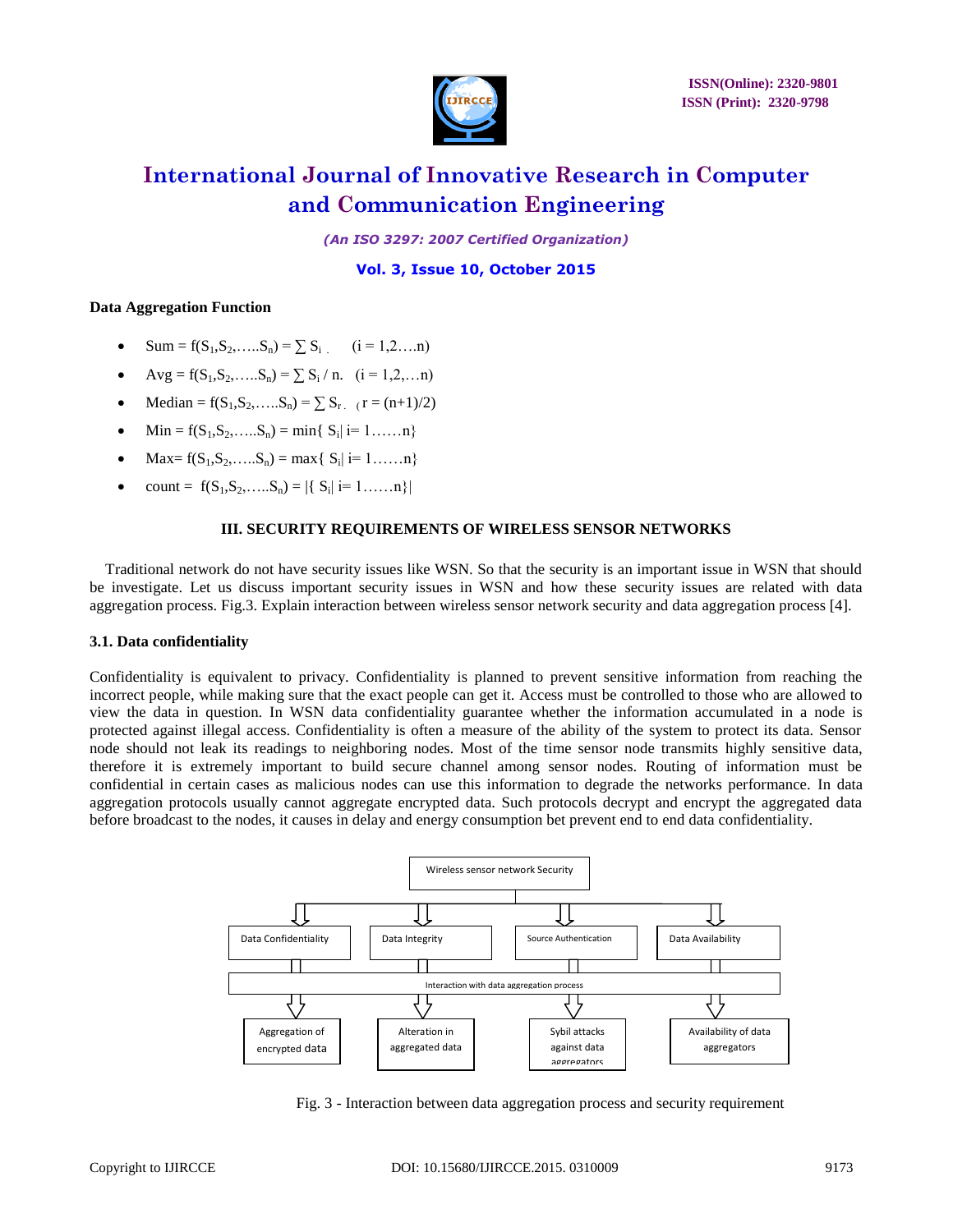

*(An ISO 3297: 2007 Certified Organization)*

### **Vol. 3, Issue 10, October 2015**

#### **3.2. Data integrity**

Data integrity assured that a message being transferred is never corrupted. Integrity engage maintain the steadiness, truth and honesty of data in the entire network. Compromised node just alter messages to prevent network from functioning properly. Message authentication codes are used to avoid data integrity. Data aggregation results in alterations of data, so that it's not possible for end to end integrity. Providing data integrity is not enough for wireless communication because compromised nodes are capable to listening to transmitted messages and replay them later on to disrupt the data aggregation results.

#### **3.3. Secure Authentication**

Sensor needs authentication mechanisms to identify maliciously injected or spoofed packets. Secure authentication permits a sensor node to ensure the identity of the peer node. A compromised node may launch data to its data aggregator under several fake identities so that the honesty of the aggregated data is corrupted. Faking multiple sensor node identities is called Sybil attack and it poses significant threat to Data Aggregation Protocols. Sender and receiver share a secret key to calculate the message authentication code for all transmitted data. Data aggregators need relay authentication which requires more complex techniques.

#### **3.4. Availability**

Availability assures the survivability of network services against Denial-Of-Service (DOS) attacks. A DOS attack can launch at any layer of a wireless sensor network and may disable the injured party node permanently. For example, in a battlefield surveillance application, if the availability of some sensor nodes cannot be provided, this may lead an opponent to attack. WSNs are deployed with high node redundancy to tolerate such availability losses. Data aggregators collect the data of a number of sensor nodes and send the aggregated data to the base station. Availability of data aggregator is more important than regular sensor nodes. In WSN, intruder launches DOS attacks with the aim of preventing data aggregators from performing their task so that some part of the network losses its availability

#### **IV. DATA AGGREGATION**

The architecture of sensor network is classified into Flat and Hierarchical network. The approaches of Data aggregation are 1) Centralized Approach: only one sensor play a role of aggregator node and all other sensor nodes are connected to that aggregator node. 2) Decentralized approach: All sensor nodes perform aggregator function to the sensed data. All nodes have same priority to aggregate the sensed data. 3) In network Aggregation Approach: One or more node can be aggregator node i.e. means sub aggregator node. This approach aggregates multiple data into single data. It improve network lifetime and reduce size of transmitted data on the network.[2].

#### **Flat Networks**

In flat network, each sensor node have equal role and with equal battery power. In such network data aggregation is achieved by data centric routing where the sink usually sends a query message to the sensors via flooding and sensors which have data corresponding to the query send reply messages back to the sink. Data aggregation is performed by different nodes along the multi-hop path.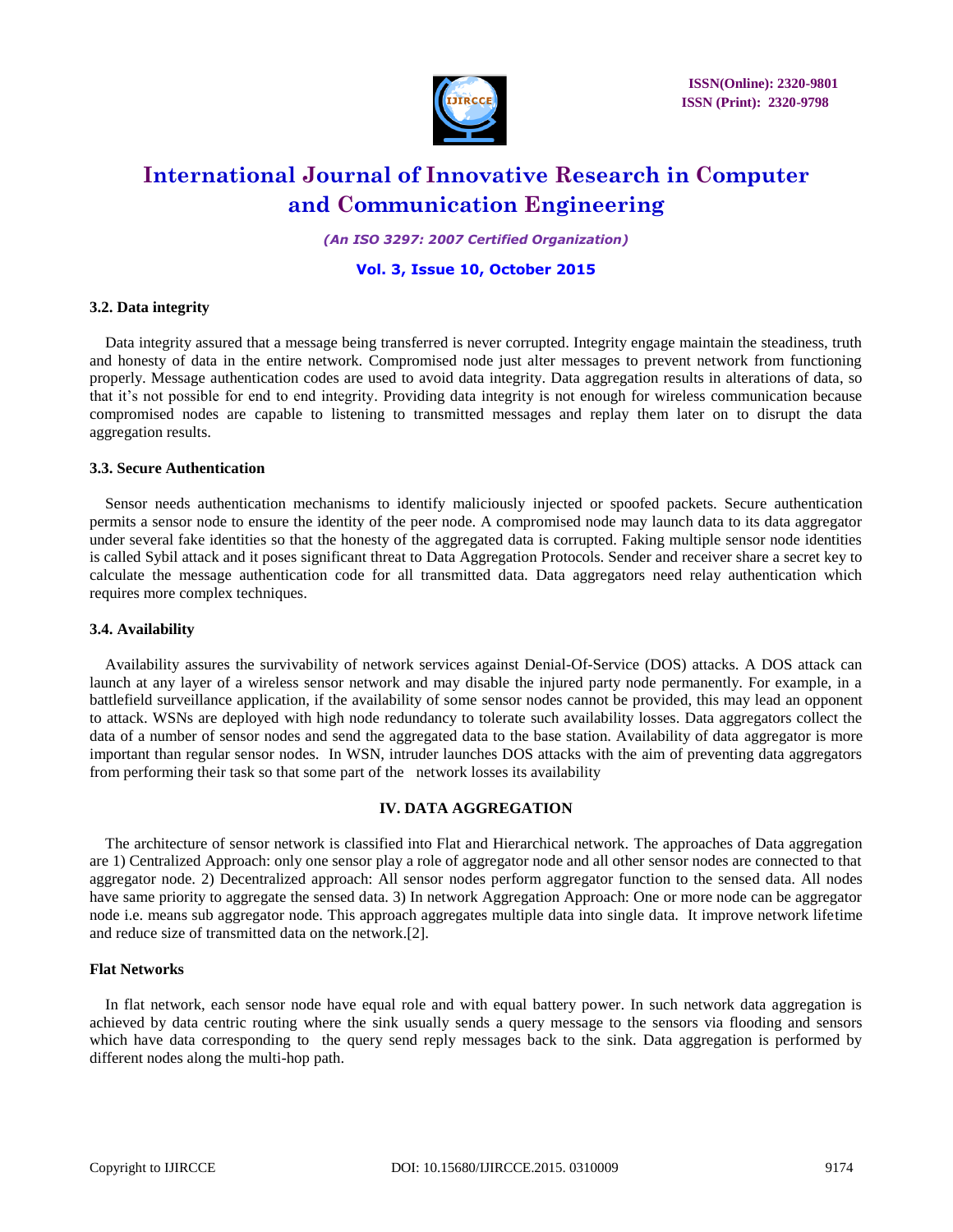

*(An ISO 3297: 2007 Certified Organization)*

**Vol. 3, Issue 10, October 2015**



**Fig 4. Tree based, Cluster based and Chain based Data Aggregation in Wireless sensor networks**

Data aggregation routes are formed only in regions that have data for transmission. The failure of sink node may result in the break down of entire network. Higher latency is involved in data transmission to the sink via a multi hop path

SPIN (Sensor Protocols for Information via Negotiation)

SPIN is based on data-centric routing which has three types of messages. 1) ADV- When a node has data to send; it advertises this message containing meta-data. 2) REQ- A nodes send this message when it wishes to receive some data. 3) DATA – Data message contains the data with meta-data header. Advantages of SPIN is topological changes are localized so each node needs to know only its neighbors. Disadvantages of SPIN are not scalable and do not guarantee the delivery of data.

# Directed diffusion

It is Data Centric routing. A node requests data by sending interests for named data. Query is transferred into an interest it broadcasted to neighbor nodes. When a node collects the interest, it initiates its sensors and reports the collected data. Intermediate nodes aggregate the data from several sensors. The feature of Directed Diffusion is interest and data and aggregation process are determined by localized interaction that is message exchange between neighbors or nodes.

### **Hierarchical Networks**

Hierarchical networks involve data combination at unique nodes, which decrease the number of messages pass on to the sink. This advances the energy efficiency of the network. Data Aggregation executed by cluster heads or a leader node. Overhead involved in cluster or chain formation throughout the network. Sensor nodes succeed small range transmissions to the cluster head because of lower latency.

#### Tree based Approach

A tree based approach is based on the centralized approach. It consists a multi level hierarchy or tree on the underlying graph. Each node sends its state information to its parent that performs local aggregation and, in turn sends the aggregated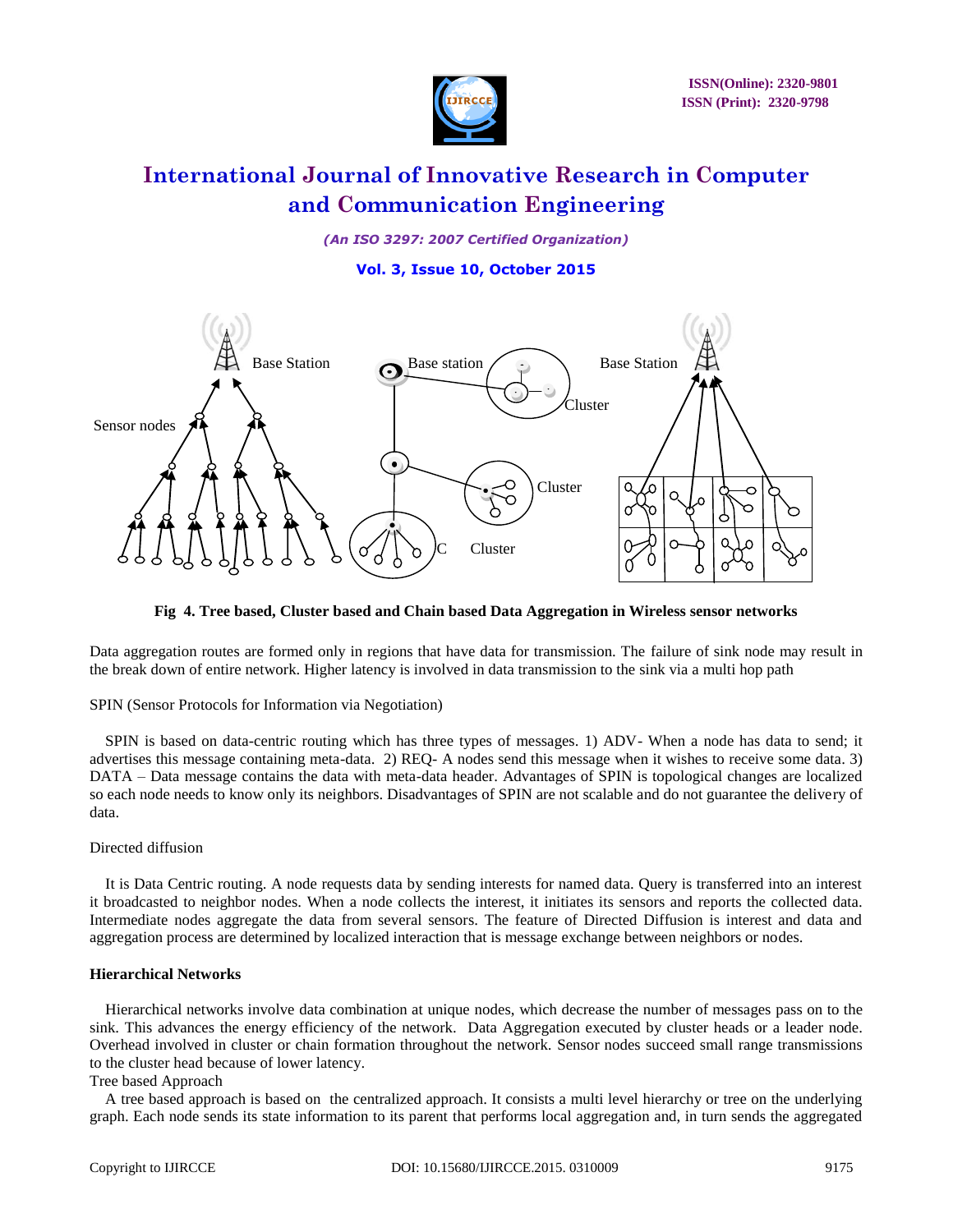

*(An ISO 3297: 2007 Certified Organization)*

# **Vol. 3, Issue 10, October 2015**

results upwards eventually reaching the root. The loss of a single node can interrupt the tree. A unit of the tree, [example node] aggregates required information received from its children in its sub tree and sends aggregation to its parent. All combined values will reach the top or the root which is responsible for network management and information processing. In case of a failure, a spanning tree can be built. The following keys Accuracy, Efficiency, Scalability, Robustness, Maintenance, Convergence time are addressed for the tree based aggregation protocols.

#### Cluster Based Approach

In cluster based data aggregation protocols, sensor nodes are subdivided into clusters. In each cluster, a cluster head is chosen in order to aggregate data locally and transmit the aggregation result to the base station. Cluster heads create a tree structure to transmit aggregated data by multihop through other cluster heads which results in significant energy savings.

#### Chain Based Approach

Chain Based Approach is the chain sensor among each node is attributed to a suppositional cell by location information of nodes. Suppositional cell take turn as cluster head for the data aggregation and transmit to a close neighbor. A node is designated the chain's head randomly and cluster head aggregate the data along with a chain cell and then transmit to the sink node. Gathered data moves from node to node and a designated node transmits to the BS or sink node. Data gathering, aggregation and transmission include two parts 1) Within a Suppositional Cell – there is a node who takes charge of data gathering and aggregation in the cell. The cluster leader within the cell also need receive data from cluster leaders in other cells, which are aggregated and transferred to cluster leaders in other cells or to sink node directly. 2) Between Suppositional cells or Sink node – collected data by the cluster head are transmitted to the sink node. This work takes turns to be completed by cluster heads between all cells

### **V.DATA AGGREGATION PROTOCOLS WITH SECURITY CONCERN**

Data Aggregation Protocol must satisfy security requirements. Data aggregators must decrypt each message, aggregate the message according to the equivalent aggregation function and encrypt the aggregation result before forwarding it. Some security mechanisms are used to detect node misbehavior (dropping, modifying or forging messages, transmitting false aggregate value). Security needs of Data aggregation is Confidentiality of Data, Integrity of Data, Freshness of Data, Secure node localization, Source Authentication. The following protocols are discussed about data aggregation process in various approaches.

#### **LEACH (Low Energy Adaptive Clustering Hierarchy) Protocol**

Heinzelman et al. proposed an energy conserving cluster formation protocol called LEACH is the best example for cluster based approach. In LEACH [15], cluster heads act as data aggregation points. LEACH protocol is distributed and sensor nodes organize themselves into clusters for data fusion. The protocol consists of two phases. In first phase the setup state - cluster structures are formed. In second phase the steady state - cluster heads aggregate and transmit the data to the base station. Cluster head advertisements are broadcasted to sensor nodes and sensor nodes join the clusters based on the signal strength of the advertisement messages. A predetermined fraction of nodes f, elect themselves as the cluster head during the setup phase. All elected cluster heads broadcast a message to all the other sensors in the network informing that they are the new cluster heads. All non cluster head nodes which receive this advertisement decide which cluster they belong to based on the signal strength of the message received. LEACH employs randomization to rotate the cluster heads and achieves a factor of eight improvement compare to the direct approach in terms of energy consumption.

#### **HEED (A Hybrid, Energy Efficient, Distributed Clustering Approach)**

HEED is proposed by Younis et al. [7].The goal of HEED is,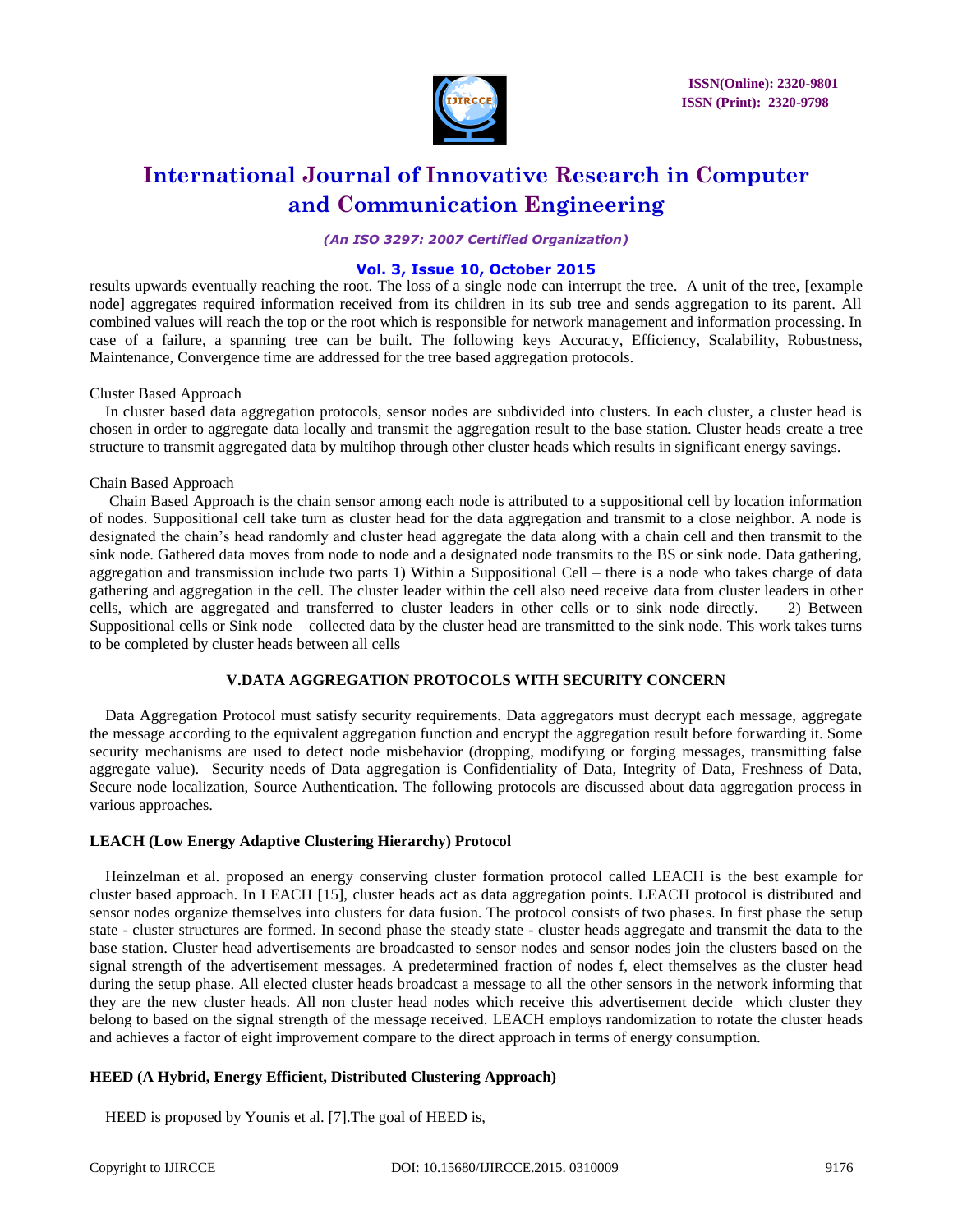

*(An ISO 3297: 2007 Certified Organization)*

### **Vol. 3, Issue 10, October 2015**

- 1. Prolonging network lifetime by distributing energy consumption,
- 2. Terminating the clustering process within a constant number of iteration,
- 3. Minimizing control overhead and
- 4. Producing well distributed cluster heads.

The main theory in HEED is the availability of multiple power levels at sensor nodes. Cluster head selection is based on a combination of node remaining energy of each node and a secondary parameter which depends on the node closeness to its neighbors or node degree. The cost of a cluster head is defined by its Average Minimum Reach Ability Power (AMRP). AMRP [7] is the average of the minimum power levels required by all nodes within the cluster range to reach the cluster head.

#### **Energy Efficient and Balanced Cluster-Based Data Aggregation Algorithm for wireless sensor Networks (EEBCDA)**

It was proposed by Yuea et al [21]. The EEBCDA is also divided into rounds and every round consists of a setup phase and a steady state phase, also there is a network partition phase before the first round. The network is divided into rectangular regions firstly, called swim lanes, then each swim lane is further partitioned into smaller rectangular regions, called grids. Cluster Head (CH) is selected based on the node with the maximal residual energy of each grid. The grids are away from the BS are bigger and have more nodes to participate in CHs rotation. The network is divided into unequal size of rectangular grids and generates cluster head based on the energy level of sensor nodes and also rotate among the nodes in each grid respectively. The grid in which the cluster head consumes more energy can lead sensor nodes to the cluster head rotation and also share energy load.

#### **Energy Efficient Unequal Clustering (EEUC)**

It was proposed by Li et al in order to solve the problem of hot spots. The hot spot problem is linked to the early loss of CH nodes which are close to the BS. The CHs close to the BS have to pass on more loads in addition to the data of their own cluster. EEUC is a distributed CH competitive algorithm; the sensor nodes have the same initial energy. The tentative CHs are selected with the same probability with predefined threshold. The selection is primarily based on the residual energy of each node. Once the CHs are finalized, they start broadcasting. The nodes join to the CHs that are closest to them. CH will choose an adjacent node with less distance to the BS and more residual energy in order to extend the network lifetime and reduce wireless channel interference. The advantages are, EEUC tries to solve the hot spot problem by forming smaller clusters near the BS and also it introduces a method for relay node selection that reduces wireless channel interference.

#### **Greedy aggregation**

Intanagonwiwat et al. was proposed greedy aggregation scheme [18] based on tree based aggregation approach. This is novel approach that adjusts aggregation points to increase the amount of path sharing, reducing energy consumption. To construct a greedy incremental tree, a shortest path is established for only the first source to the sink whereas each of the other sources is incrementally connected at the closet point on the existing tree. In this approach, each tentative sample also contains energy for delivering this sample from the source to the current node. Also, each source of the existing tree generates an on-tree incremental cost message which corresponds to each new tentative sample received. This incremental const message is only sent and updated along the aggregation tree toward the sink. To find the closest point on the tree, the incremental energy cost field can be updated only by closer nodes. The greedy aggregation can achieve up to 45% energy saving in high density networks without unfavorably impacting latency.

### **Tiny AGgregation (TAG)**

Madden et al. was proposed TAG, based on shortest path tree based aggregation in ad-hoc networks [19]. It is proposed for data collection and aggregation. Also it distributes and executes aggregation queries in the sensor network in a time and power efficient method. In TAG, user send a queries for data aggregation from a powered, storage-rich base station.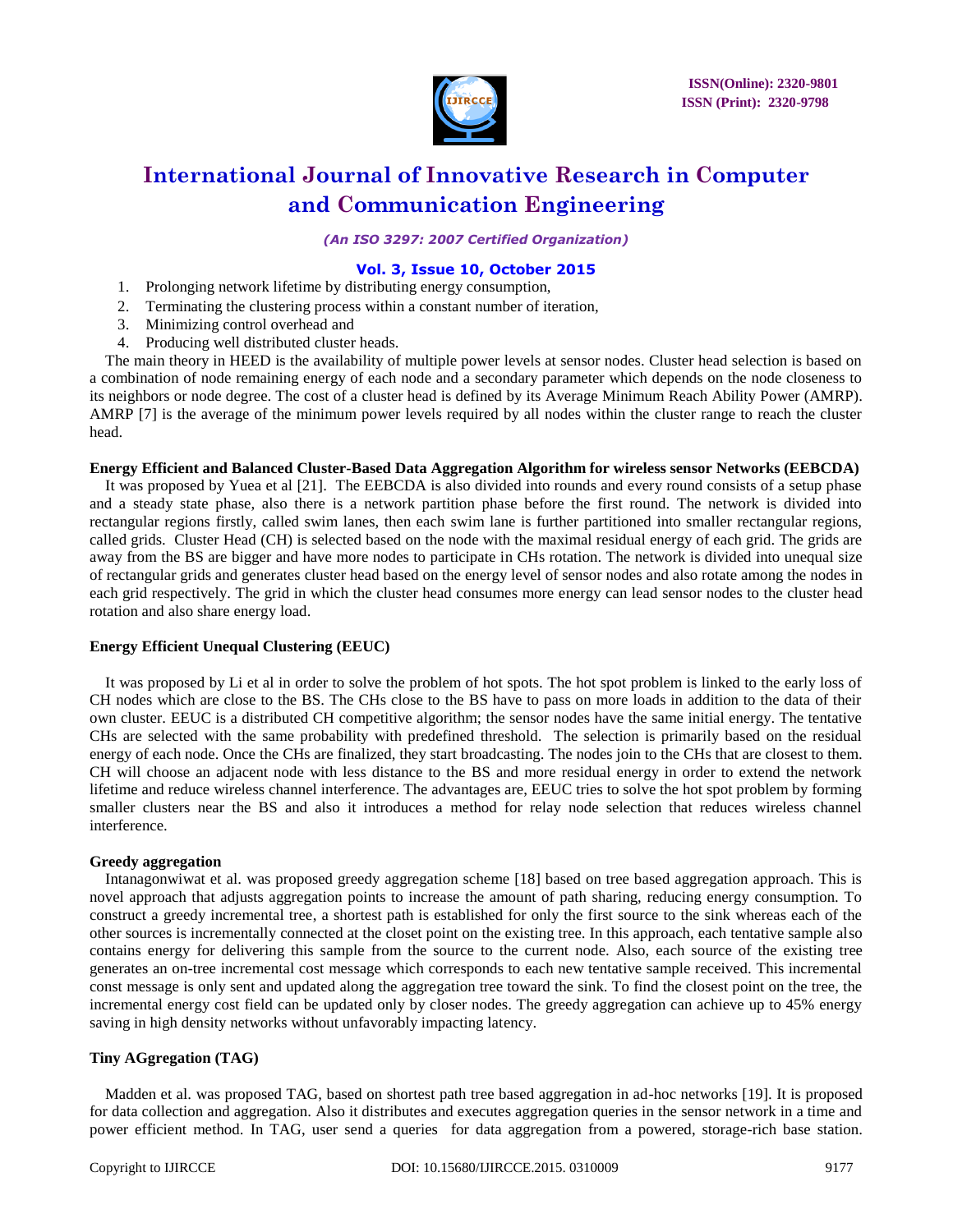

*(An ISO 3297: 2007 Certified Organization)*

# **Vol. 3, Issue 10, October 2015**

Operators implement the query through the network and sensors route data back towards the user through a routing tree rooted at the base station. Advantages of TAGs are reducing communication bandwidth. It's designed for monitoring applications and allows an adjustable sleep schedule for sensor nodes. Parent node allows their children node about waiting time for transmission and parent node cache their children data to prevent from data loss.

# **Energy Aware Distributed Heuristic (EADAT)**

Ding et al. was proposed an EADAT to construct and maintain a data aggregation tree in sensor networks [17]. The algorithm is initiated by the sink which broadcasts a control message. The sink acting the role of the root node in the aggregation tree. The control messages have five fields- Sensor ID, parent, residual power, status – leaf or non leaf and number of hop count from the sink. After getting control message for the first time, a sensor node set up its timer. The sensor node which has higher residual power and shorter path to the sink as marked as parent. This information is known to nodes through the control message. When the timer times out, the node increases its hop count by one and broadcasts the control message. If a node receives a message indicating that its parent node other nodes are marks itself as a non leaf node. This process carry on until each node broadcasts once and aggregation result is send to the sink.

### **Power Efficient Data Gathering Protocol for Sensor Information Systems (PEGASIS).**

Lindsey et al. was proposed an PEGASIS based on Chain based Data Aggregation approach. In PEGASIS [14], nodes are prearranged into a chain for data aggregation. The nodes can form a chain by make use of a greedy algorithm or the sink can decide the chain in a centralized manner. Greedy chain formation assumes that all nodes have global knowledge of the network. The outermost node from the sink initiates chain formation and at each step, the closest neighbor of a node is elected as its successor in the chain. In each data gathering round, a node receives data from one of its neighbor, fuses the data to its own and transmits the fused data to its other neighbor along the chain. Eventually the leader node transmits the aggregated data to the sink.

# **Chain Routing With Even Energy Consumption (CREEC)**

Shin et al. was proposed CREEC, In Chain establishment[20], BS calculates the cumulative forwarding energy and sorts all nodes according to the decreasing order of cumulative forwarding energy and classifies them to three node levels. Level 1 node is assigned as two leaf node in the chain. A level 1 or level 2 node is given a chance to preoccupy a very short adjacent link. In next stage, generates a chain using the constrained Kruskal's algorithm. It picks up the shortest link and the selected link is added to the current working chain under construction one by one until no more selection is possible. In next level all non optimum greedy algorithm have a bad property to have long links at a few of last choices. CREEC updates chains in every super round and builds new chain to save energy at deleted nodes.

#### **Synopsis Diffusion for Robust Aggregation**

Nath et al. proposed Synopsis Diffusion, [6] that enables robust, highly accurate estimations of duplicate sensitive aggregates. This approach uses a ring topology based on multi-path routing schemes with duplicate insensitive in-network aggregation scheme. Its accurately compute aggregate (count, sum). Count – Number of nodes in the network. Sum – Number of information collected by the node in the network. The aggregate computation is defined by three functions on the synopsis.

- **Synopsis Generation** SG () take a sensor reading and generates a synopsis representing that data.
- **Synopsis Fusion** SF () takes two synopses and generates a new synopsis.
- **Synopsis Evaluation** SE () translates a synopsis into the final answer.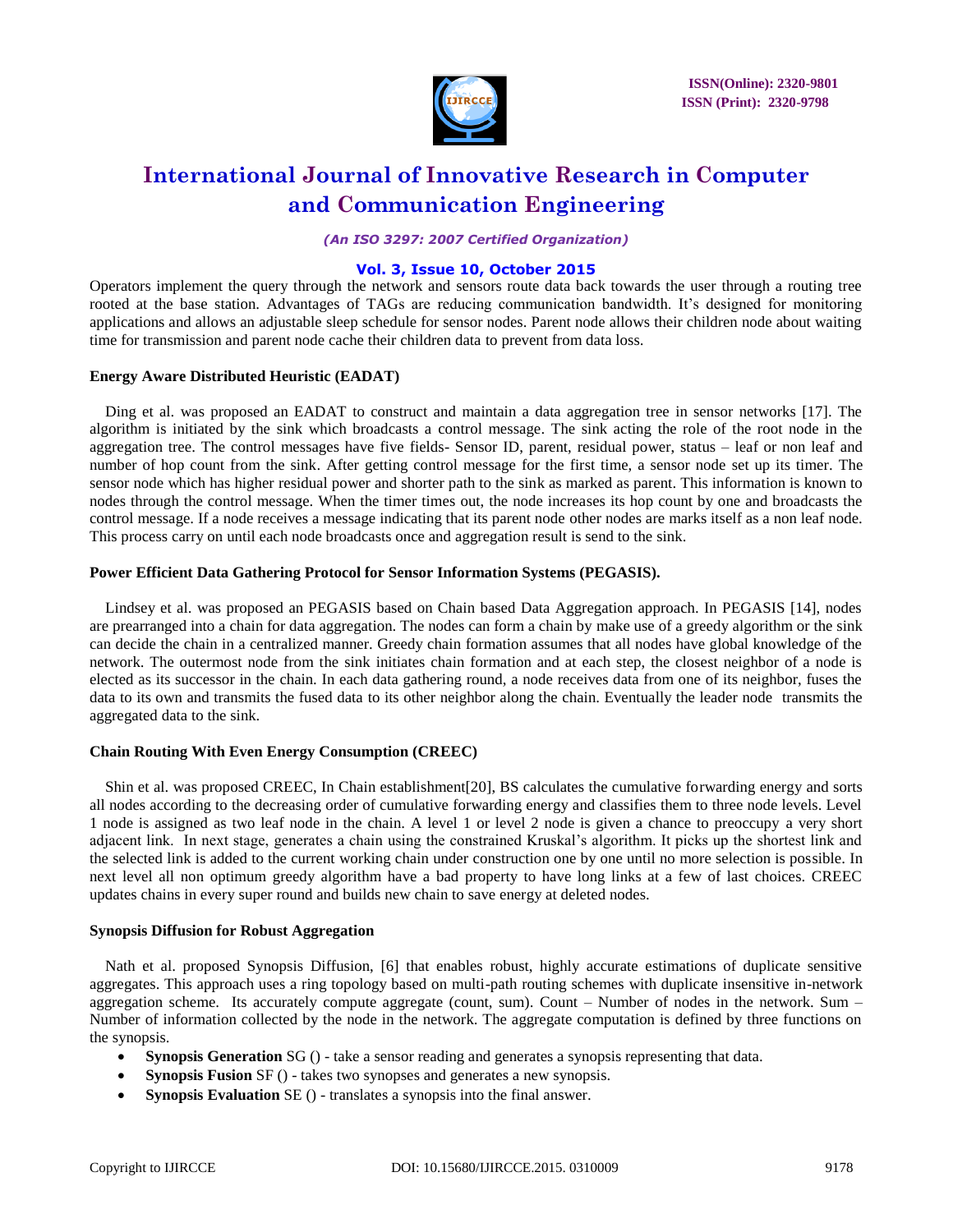

*(An ISO 3297: 2007 Certified Organization)*

**Vol. 3, Issue 10, October 2015**



Fig 5: Synopsis Diffusion over a Ring Topology

Synopsis diffusion has two phases – 1) **distribution phase** in which the aggregate query is flooded through the network and an aggregation topology is constructed and 2) **aggregation phase** where the aggregate values are continually routed toward the querying node. Synopsis diffusion stay away from double-counting through the use of order- and duplicateinsensitive (ODI) synopses that compactly summarize intermediate results during in-network aggregation.

#### **Attack Resilient Algorithm for Data Aggregation**

Roy et al. was proposed Attack Resilient Algorithm [3] to filter attacks from compromised node. This algorithm identifies true values and filter data's from compromised nodes. It's has two phases - 1) In first phase the BS derives a beginning approximation of the aggregate based on minimal authentication information (MAC) received from the nodes. 2) In second phase, the BS request more confirmation information(MAC) from subset of nodes, this subset is determined by the estimate of the first phase. At the last part of the second phase, the BS can filter out the false contribution of the compromised nodes from the aggregate. Attack resilient algorithm assures the successful data aggregation even in the presence of attack. Still compromised node tries to attempt to inject false MAC in the first phase to inject false data in the aggregation process

#### **VI. DISCUSSION**

Data aggregation is process of collecting information from surrounding area based on the query arrives from base station and respond/send data to the base station. Wireless Sensor Network is a collection of nodes which are communicating each other also reply to the Base station. WSNs are applied in various areas but suffer problem like speed, security, complex to configure, affected by surrounding area. Many authors proposed various protocols and techniques to over come those problems but still WSNs experience more problems like survival in critical area, energy efficiency, security, etc. Some nodes in this network attacked by the hackers and it turn into compromised node. Compromised node attempts to inject false data in the network. These processes degrade the overall performance of the network. Data aggregation is efficient technique to increase network lifetime with energy efficiency. Security is one of the concerns in data aggregation process to corrupt the system. Studies show that to achieve efficient data aggregation in WSN, need to propose a protocol for data aggregation with energy efficiency and security. Protocol must recognize false data and compromised node and revoke that node. Protocol assures high level MAC to protect network from hackers.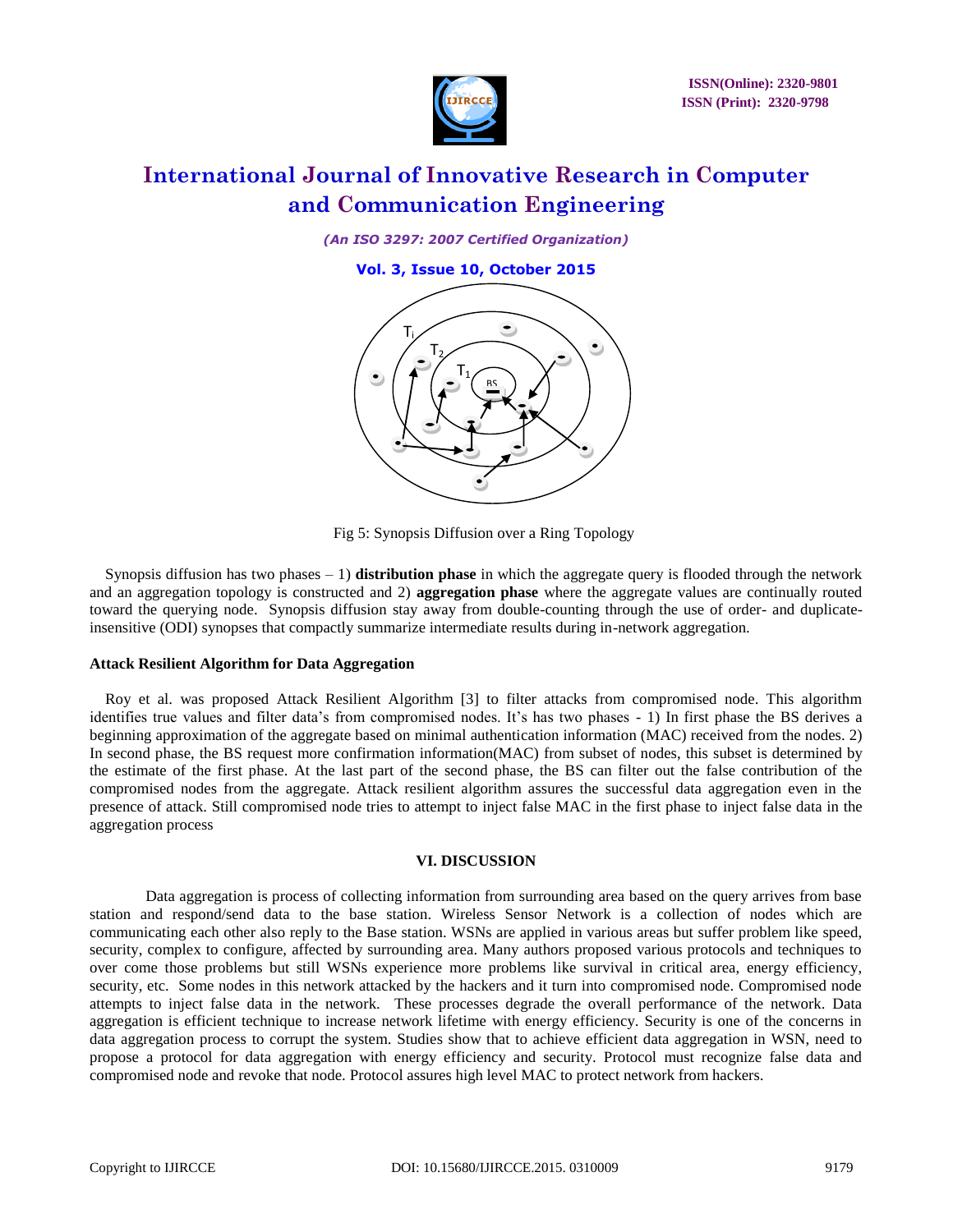

*(An ISO 3297: 2007 Certified Organization)*

#### **Vol. 3, Issue 10, October 2015**

#### **VII. CONCLUSION**

This paper is studied about security requirements and data aggregation techniques in wireless sensor networks. In addition, it reviewed about tree based, cluster based and chain based approach for data aggregation and its protocols. Basically important requirement of WSN are excellent security with high energy efficiency. Previous research authors proposed excellent data aggregation protocol with security in different network architecture and also achieved energy efficiency. These protocols are very efficient in static networks in which the structure of network will not change. Still security, communication overhead and energy efficiency are important issues in data aggregation. False data are inserted in data aggregation process by the compromised nodes and it's tough to detect. Also the compromised node uniformly distributed in the network leads communication overhead. Hence the development of light burden observing mechanisms for secure data aggregation process is an interesting problem for future research.

#### **REFERENCES**

[1] Ankit Tripathi, Sanjeev Gupta, Bharti Chourasiya, "Survey on Data Aggregation Techniques for Wireless Sensor Networks" in International Journal of Advanced Research in Computer and Communication Engineering Vol 2, July 2014.

[2] Jyoti Rajput, Naveen Garg, " A Survey on Secure Data Aggregation in Wireless Sensor Network" in International Jouranl of Advance Research in Computer Science and Software Engineering – Vol 4,Issue 5, May 2014.

[3] Sankardas Roy, Sanjeev Setia, Susil Jojodia, " Attack Resilient Hierarchical Data Aggregation in Sensor Network" in

ACM – SASN'06, October 30,2006.

[4] Suat Ozdemir, Yang Xiao, "Secure data aggregation in wireless sensor networks: A comprehensive overview "in Elsevier Computer Networks (2009) 2022-2037.

[5] Sankardas Roy, Sanjeev Setia, Sushil Jajodia, "Secure Data Aggregation in Wireless Sensor Networks: Filtering out the Attackers Impact" in IEEE transaction on Information Forensics And Security, Vol 9, No 4, April 2014

[6] Suman Nath, B.Gibbons, Srinivasan Sesan, R.Anderson, "Synopsis Diffusion for Robust Aggregation in Sensor Networks" in ACM –SenSys '04, November 3-5, 2004.

[7] Ossama Younis, Sonia Fahmy, "HEED: A Hybrid, Energy Efficient, Distributed Clustering Approach for Ad Hoc Sensor Networks" in IEEE Transactions Vol. 3 No. 4, 2004.

[8] Jia Guo, Jian'an Fang, Xuem in Chen, "Survey on Secure Data Aggregation for Wireless Sensor Networks" 978-1-4577-0574-8/11 IEEE

[9] Xiaoyan Wan and Jie Li, "Energy Efficient Secure Data Aggregation Framework in Wireless Network" 978-1-4244-5213-4/092009 IEEE

[10] Suat Ozdemir, Yang Xiao, "Integrity protecting hierarchical concealed data aggregation for wireless Sensor networks" in Elsevier Computer Networks 55 (2011) 1735 – 1746.

[11] Santar Pal Singh and S.C.Sharma, "A Survey on Cluster Based Routing Protocols in Wireless Sensor Networks" in Elsevier / Procedia Computer Science 45 (2015) 687-695

[12] Honguan Li, Kai Lin, Keqiu Li, " Energy efficient and high accuracy secure data aggregation in wireless sensor networks" in Elsevier Computer Communication 34 (2011) 591-597

[13] Rajagopalan, Ramesh and Varshney, Pramod K, "Data aggregation techniques in sensor networks: A survey" (2006). Electrical Engineering and Computer Science. Paper 22.

[14] Stephanie Lmdsey and Cauligi S. Ragavendra "PEGASIS: Power-Efficient Gathering in Sensor Information Systems"

in IEEE - 2002

[15] Wendi Rabiner Heinzelman, Anantha Chandrakasan and Hari Balakrishnan, "Energy Efficinet Communication Protocol for Wireless Microsnsor Networks" in Proceedings fo  $33<sup>rd</sup>$  Hawaii International Conference On System Science – 2000.

[16] Mukesh Kumar Jha, T.P.Sharma, "A New Approach to Secure Data Aggregation Protocol for Wireless Sensor Network" in International Journal on Computer Science and Engineering Vol. 2, No.5, 2010.

[17] Ding.M, Xiusen Cheng, Guoliang X, "Aggregation tree construction in Sensor Networks" in IEEE 2003

[18] C.Intanagonwiwiat, Deborah Estrin, Ramesh Govindan, J.Heidemann, "Impact of network density on data aggregation in wireless sensor networks" in IEEE 2002.

[19] Samuel Madden, Michal J.Franklin and Joseph M.Hellerstein, Wei Hong, "TAG: a Tiny Aggregation Service for Ad-Hoc Sensor Networks ", in ACM 2002.

[20] Jisoo Shin and Changjin Suh, "CREEC: Chain Routing with Even Energy Consumption," in IEEE Communications and Networks, 2011, pp.17-25.

[21] Jun Yuea, Weiming Zhang, Weidong Xiao, Daquan Tang, Jiuyang Tang, " Energy Efficient and Balance Cluster – Based Data Aggregation Algorithm for Wireless Sensor Networks " in Elsevier Procedia Engineering" in Elsevier Ltd 1877-7058 – 2011